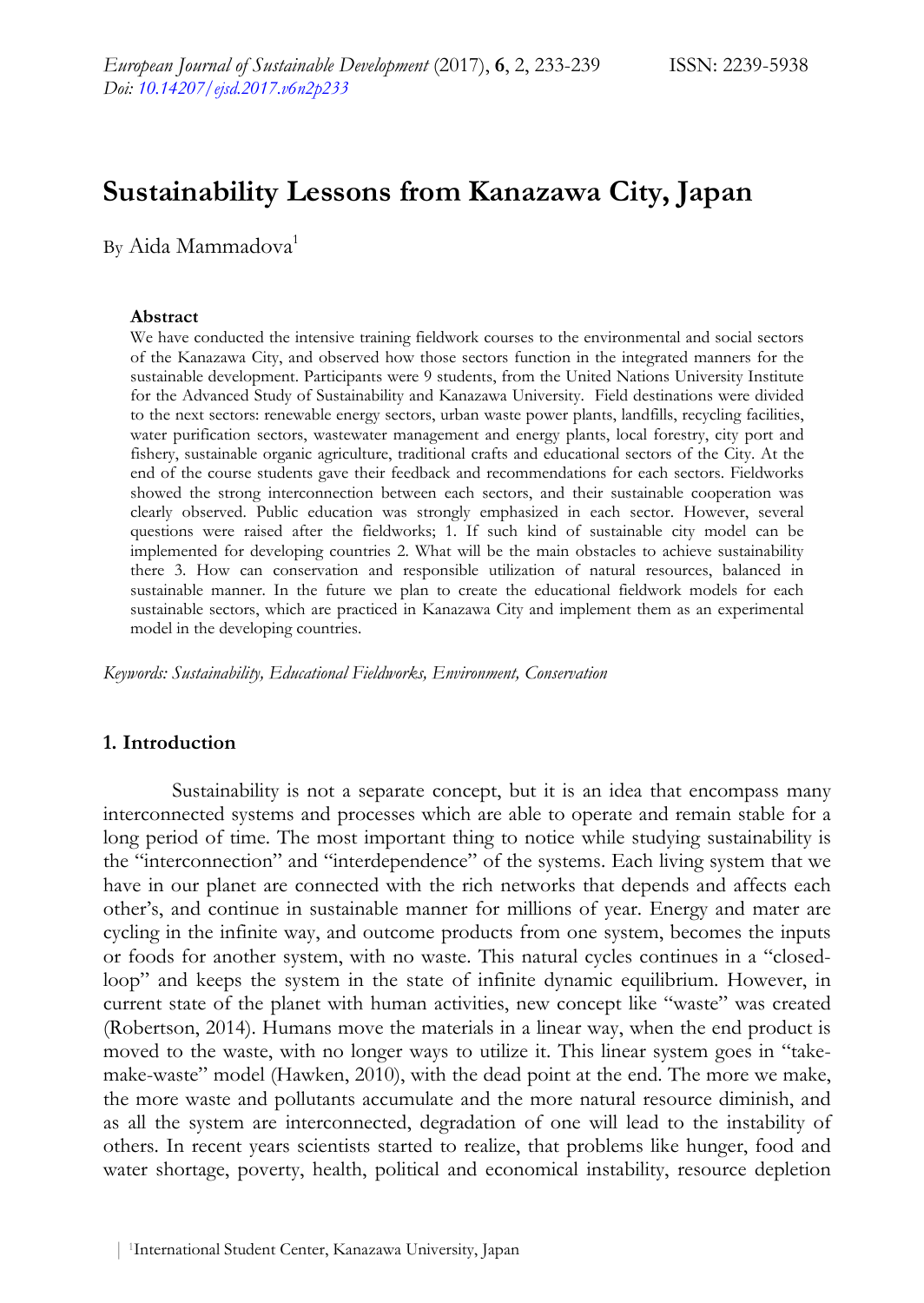and many others, cannot be considered as separate issues, because they are all interrelated and has the same source of origin.

Cities are the mayor factor to consider, in the approaches to achieve sustainable development at the local, national and global level. City's sustainability should be made by measuring its environmental, economic and socio-cultural conditions with the integrated approach. However, in practical applications most of the urban sectors are not implemented in the integrated manner, but rather functions as the separate systems, and this is one of the main obstacles that halts the urban sustainable development.

To raise the awareness about the urban sustainable development, we have previously conducted fieldwork activities where we linked the biodiversity diversity with cultural diversity of Kanazawa City, Japan, and monitored about the importance of the human capital for the preservation and management of the natural recourse (Aida, 2016). However, in our previous fieldworks, we didn't apply any social-economical and environmental sectors of the city. In this study we decided to create the sustainable development training course for the international students, and evaluate the sustainability levels of the city's environmental and economic sectors, and monitor how those sectors are depending on each other and functions in the integrated manner. The objectives were to acquire integrative knowledge and skills, through the fieldworks and directly collaborate with local communities to address the environmental, economic and social issues.

Kanazawa City, was chosen as our fieldwork, due to the following factors; the city develops its economy with preservation its environment (ecology) and ecosystem services, thereby stabilizing its economy with traditional and modern culture. The city's population is almost half million people, and the locals for many years cultivated the ability to maintain the lifestyle in harmony with traditional cityscape and crafts, and in 2009 the city was designated as a UNESCO Creative City in the field of crafts. Cultural richness of Kanazawa City is strongly linked with the abundant nature and diverse ecosystems. The city has two main rivers, and surrounded by the mountain ranges on its eastern side, and coast of the Sea of Japan on its western side. The city is also famous for the large amount of snowfalls in winter that brings abundant of water, and the clean water steams are streaming around the city with 55 water channels.

Kanazawa City has been estimated as the city for its endogenous economic development (Sasaki, 2003), where the city uses its own knowledge, capital and industries. The modernization is generated from within the city, with the strong traditional cultural identity of the local people. City's economy avoids the large-scale industrial development and holds a group of sustainable medium- and small-sized companies, with many cultural investments, as a results the city protects its traditional industries, cityscapes and natural environment. Kanazawa city is the second city after Kyoto in Japan, in terms of preserving the traditional crafts with 26 verified industries.

#### **2. Design of the Fieldworks and Practical Applications**

The intensive fieldwork courses were conducted for five days. Participants were six graduate students from United Nations University for the Advanced Study of Sustainability and three graduate students from Kanazawa University. International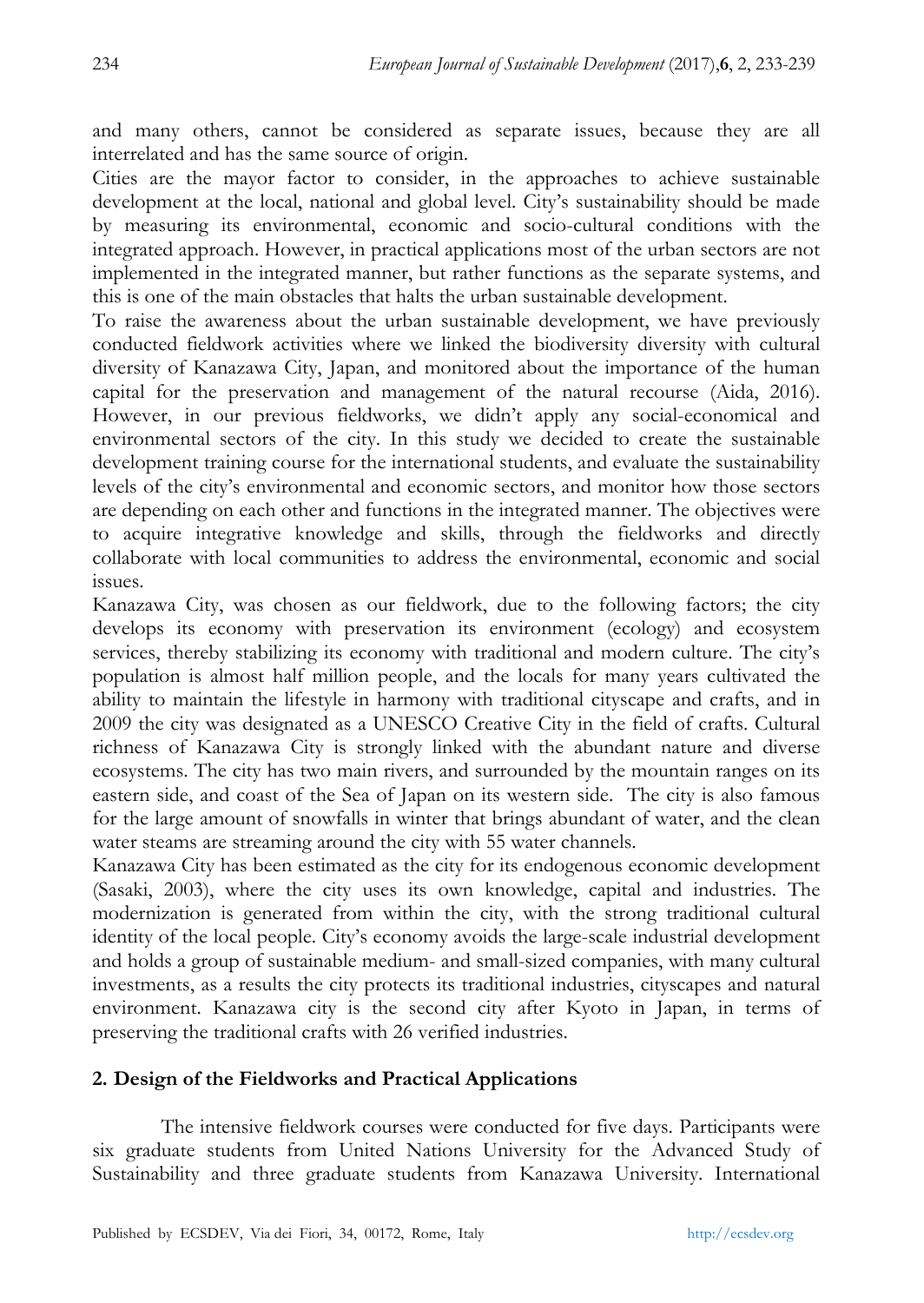students had no information about the region, and at the begging of the fieldworks, students were given the basic lectures about the environmental and geological features of the region.

Field destinations were divided to the next sectors; renewable energy sectors, urban waste power plants, landfills, recycling facilities, water purification sectors, wastewater management and energy plants, local forestry, city port and fishery, sustainable organic agriculture, traditional crafts and educational sectors of the City. All sectors provided us with the short lecture or movie presentations following with the field observations. Total time for each field trip including Q&A was around two hours.

Besides, during all five days of the training course students were staying in the Zen Temple, together with Japanese monks, and directly practiced the sustainable lifestyle of the monks with not wasting the water, electricity, food and no access to Wi-Fi.

At the end of the course, all students had a group discussions and presented the final workshop for each sectors.

#### **3. Fieldworks' Outcomes and Further Recommendations**

Fieldworks showed the strong interconnection between each sectors, and their sustainable cooperation was clearly observed by the students. Each student chose the particular sector and give the feedbacks and further recommendations. Some students also tried to make some recommendations for the developing countries like Vietnam relying on the studies learned from Kanazawa.

## **3.1 Water Sector**

Seven sustainable categories of water management of Kanazawa were presented: 1. "Institutional arrangement and ownership": facilities are partially self-budgeting and do not rely completely on the governmental support. Water management facilities are strongly interconnected with other facilities such as incineration plant and energy sectors of the city. 2. "Effluent standards" applied at the local level and not national level. 3. Wastewater treatment plant technology with the use of the low cost, where the investment is low but the outcome is high. 4. House connection to the waste water is 100%. 5. Septage management with anaerobic digestion by using the sludge and without dumping to the landfills. 6. "Source findings, financial commitment and cots recovery is high in Kanazawa." 7. Public awareness and education with bottom-up approach towards the behavior change.

The student also presented recommendations for the developing countries, such as Hanoi, Vietnam, as Vietnam is one of the fastest urban developing countries in the Asiapacific region and the main problem of the government is how to keep the pace of the environmental degradation in the cost of the rapid urbanization. The government seriously considered water management issues and implemented many policies, however financial problems and institutional arrangements with no integrative collaboration, water drainage issues and others are still exist. Kanazawa's water management sector proved that the integrated approach is crucial for the water resource management and the following recommendations were considered;

• National policies should be established with the integrated principles with other sectors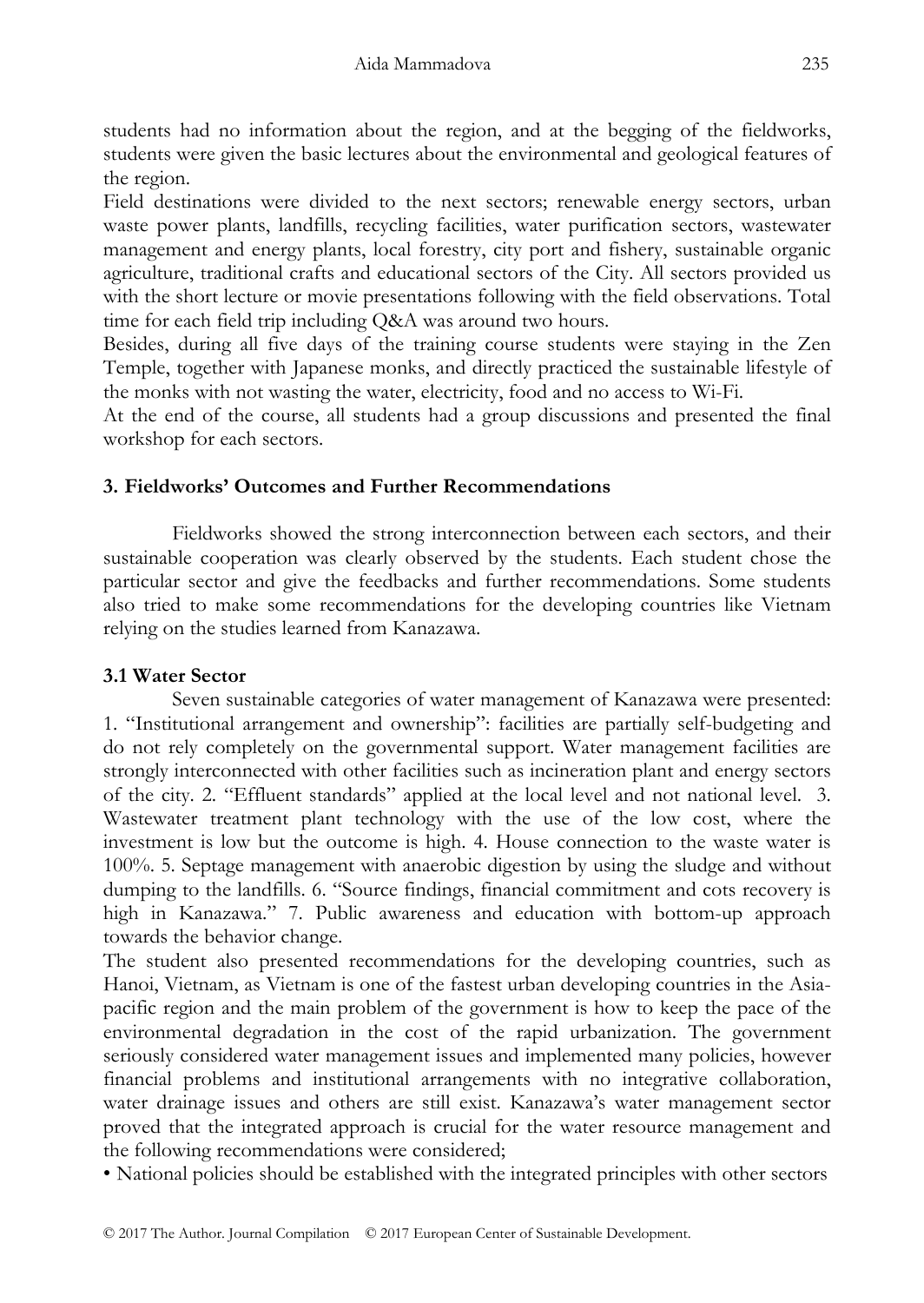- Strategic planning must be adopted at the city level
- Develop appropriate financial policies for the investments, and operation and management of the sectors
- Apply appropriate technologies for the treatment
- Develop effective institutional and regulatory arrangements at the local level
- Promote the capacity of local stakeholders
- Raise the awareness of sanitation service and water utilization

#### **3.2 Waste to Energy**

Production Energy from Waste is the way towards the sustainability, and Kanazawa City's policy of incineration of the solid waste helped to manage the city's energy production in the sustainable manner. The city tries to become the Environmental Friendly City and the management is made in the consideration of the following factors; pollution control and incineration; utilization of the waste heat in free public facilities; automation; provide the training for the environmental preservation and "engage the business and community activities with a commitment to recycling resources".

Incineration Outputs and Processes of Kanazawa City were presented as follow;

- Facility burns mainly the non-recyclable waste, and is even "willing to buy electricity if the energy input exceeded the energy output of the facility"
- Sufficient fund for the establishment and maintenance of the incineration facility
- Generated energy contributes to the municipality's income
- Plant generates its own energy together with the renewable energy sources (solar power, nybrid lighting) and even provides excess power to the electric power companies
- The combustion emission gas level is strongly regulated with the strict environmental standards policies and its level is less than combustion emission standard of Japan.

Students discussed, that why the Waste to Energy is sustainable in Kanazawa, and they came to the conclusion that the model provided by the Kanazawa City incineration as a management option towards sustainability, does not function alone. The City has numerous sources of renewable energy: 5 Hydraulic Power Generating Plants, 84 Solar photovoltaic generator, 13 Hybrid plants, 1 Biomass Generation Plant, which are funtion in the iterconnected ways. Next, is that the incineration facility is the part of an integrated waste management approach which is based on waste hierarchy of 4Rs: Reduce, Reuse, Recycle, and energy Recovery and disposal. Therefore, eventhought that the incineration can be very effective for the energy production, it is not the only one waste management option of the city and the municipality does not heavily relied on it.

#### **3.3 Forestry**

In Japan, gradually the number of the people involved in the forestry are decreasing because wood utilization is decreasing. However, in Kanazawa wood is still remains as a promotion of the local economy and plays multi-functional role for the environmental preservation. Kanazawa City has a strong interconnected between the nature conservation and local livelihoods (utilization), which are characterized by the "Forest areas adjacent to human settlements, Functional links between forests and other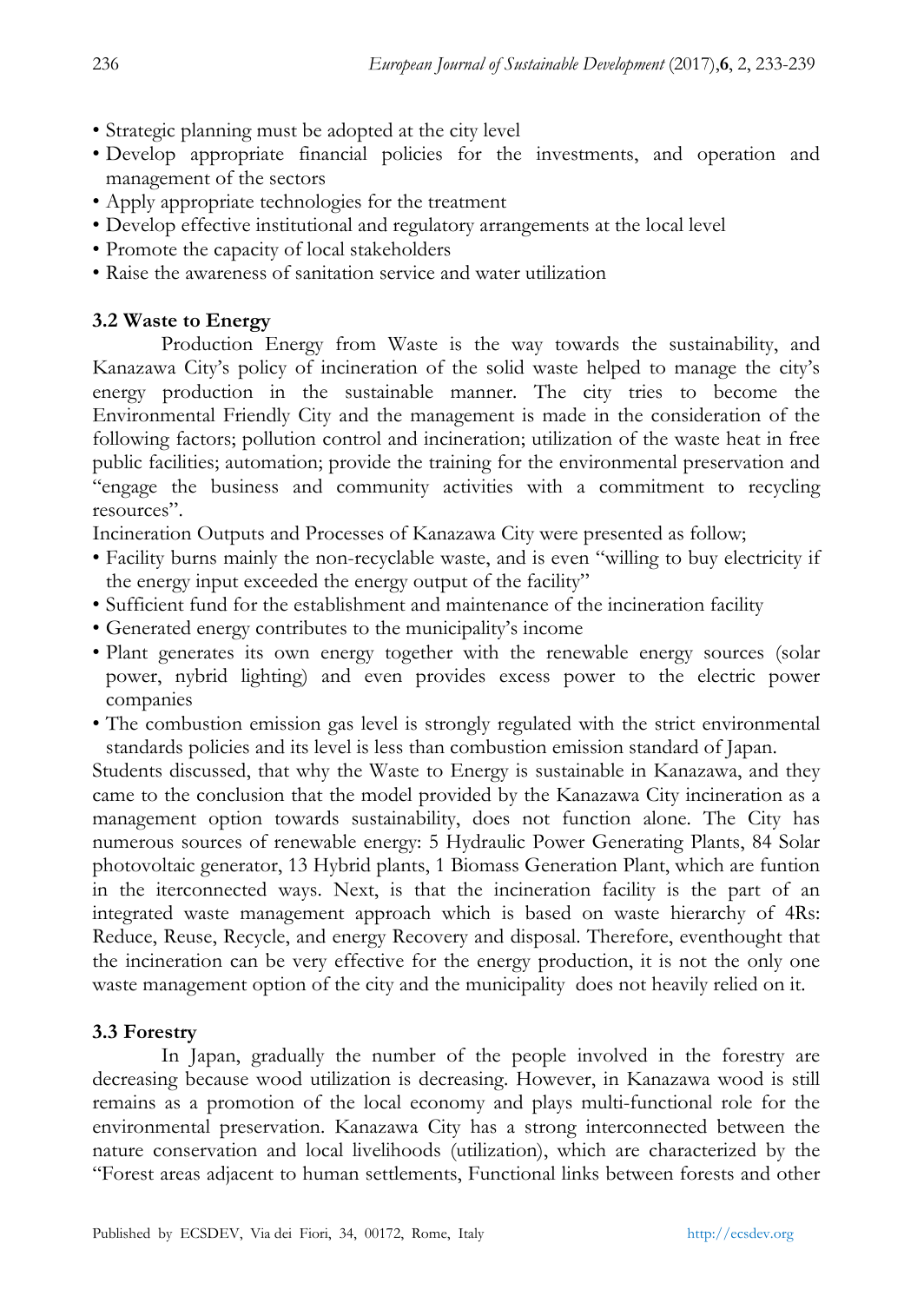components of the landscape, Woodland and grasslands used by people, Healthy ecosystem/environment". During the forest field trips spotted species of frogs, dragonflies, different bird's calls were as indicators for the good environmental habitat for the species. Non timber production of local industry is still abundant in the city such as; charcoal production, mushroom (*shiitake*), rice production and vegetable farming, traditional paper (*washi*) production in the mountain area of the city. Municipality provides the forest subsidies for the local people for the forest management, however problems with the population decrease, out-migration and lifestyle change are strongly felt in the city.

Some recommendations were given for the future forest management in the City

- Empowerment of the local communities to "have the confidence in the local land use"
- Skill transfer through the trainings
- Promotion of non-timber product for the outside market
- Creatively revitalize the interest of wood and non-timber products in youth through the art
- Empowerment of women for the forest management and/or conservation
- Adding the values for the sustainably maintain forest ecosystems in Kanazawa
- Environmental education in forests and citizen-oriented activity
- Involve different stakeholders from different backgrounds
- Continue to promote biodiversity-friendly strategies of forest management

#### **3.4 Fishery**

Kanazawa City is facing the Sea of Japan, which is semi-enclosed ocean basin, consisting of Warm and Subarctic currents cold water. The Ishikawa Prefectural Fisheries Research Institute regulates the City's fishery, and also it has the association that is responsible for the fishing marketing.

Students observed that what makes marine and fishing sectors sustainable from the following features;

- Protected marine environment with strict waste mismanagement or littering regulations
- Banned fishing practices that put marine resources and species at the risk of depletion or exploitation
- Market controls to prevent illegal fishing and overexploitation
- Closed fishing seasons and breeding grounds
- Minimized clean water utilization to contribute to the development of waste management technologies
- "Designing, packaging, marketing and recycling" of materials are considered with the purpose to reduce the environmental impact

Even though the fish catches has been stable for the recent years, there is the threats of the decline in the fishery production were due to the lifestyle change and decrease in local demand. Fishery has potential to contribute more to Japan GDP and for the further sustainable fishery practice, some recommendations were suggested as well;

- Exporting more fish to other courtiers
- Secure sustainable small-scale fisheries with more employees
- Reduce the amount of unnecessary mortality of non-target marine species
- Consider the aquaculture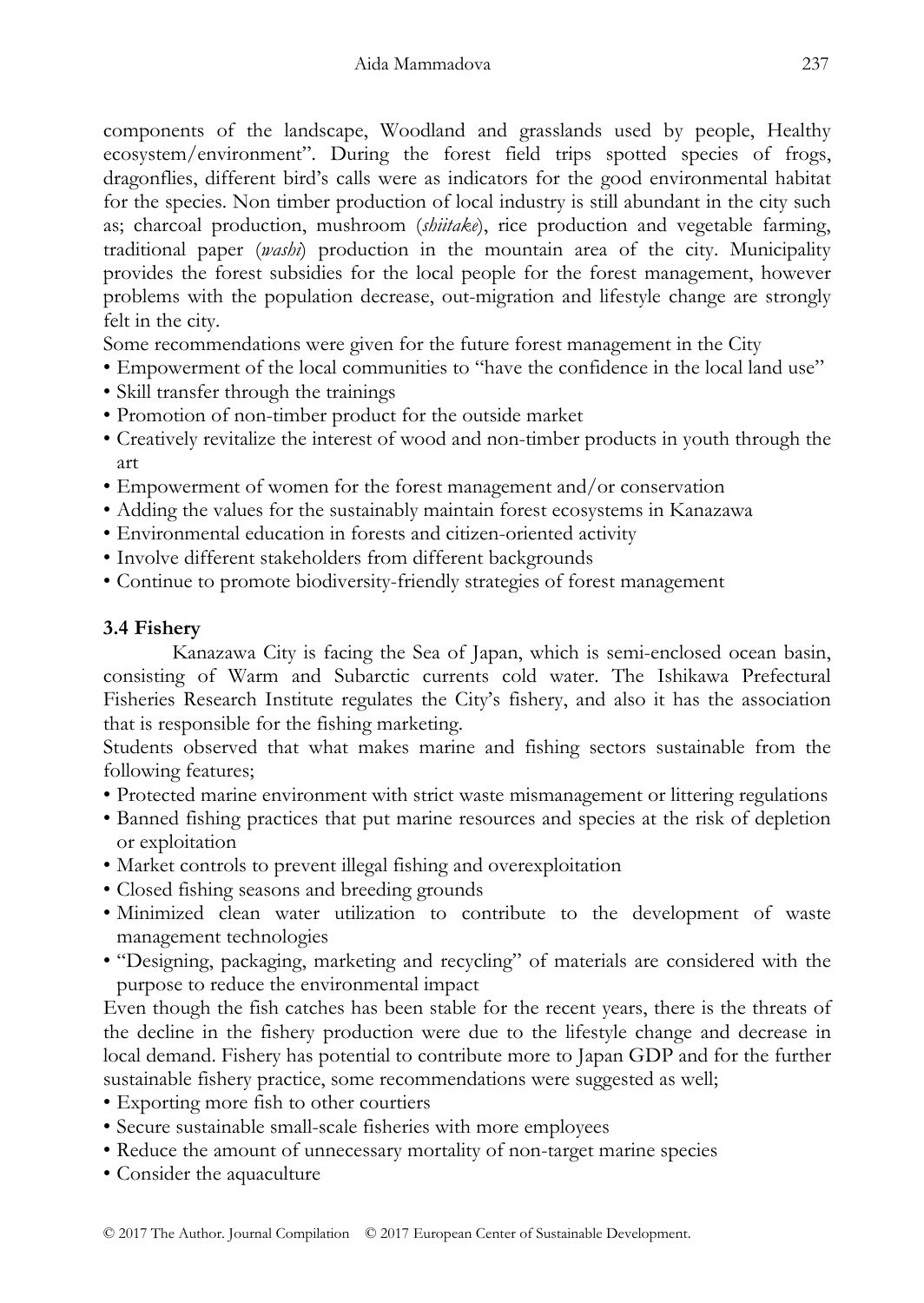#### **3.5 Agriculture**

The agricultural land comprises around 10% (3,925ha) of the city, with paddy fields 3,160ha, the vegetables 645ha, and orchards 120ha (Ministry of Agriculture, Forestry and Fisheries [MAFF], n.d.). Kanazawa city is fostering the sustainable agriculture not by promoting the organic or natural farming, but mainly by producing the local traditional vegetables, putting the cultural values ahead. 15 local vegetables were selected and branded as Kaga-vegetables for their production volume and economical demand, by Kanazawa Municipality and branches of Japan Agriculture Cooperative. These traditional vegetables were carefully selected over the centuries, and they have natural season rhythms for cultivation, stable to the disease and acclimated to the specific landscapes with the different soil, landforms and climate conditions. These deep ecological adjustments to the natural conditions of the land, makes these vegetables to be cultivated with fewer chemical inputs and thus contribute to the soil preservation. Half of the city's vegetables production is accounted for Kaga vegetables production. Moreover, recently consumers wants an assurance that the products that they buy are safe and healthy, and they even want to know who produces it and how it was grown. Recently farmers put their names and photos of the products, to assure the customers about the product safety.

Cultural values are pivotal drivers in the promoting of the city's development, and besides empathizing on the production of the local traditional vegetables, local stakeholder, such as the Association for the Conservation of Kaga Vegetables and the Municipality are promoting the Kaga Cuisine, with the menus inspired from the feudal times. Serving Kaga Cuisine creates the atmosphere of the microcosm with the seasonal natural blessing, and creates the feeling of unity between the culture and nature. Further Recommendations

- Increase the interest of urban residence in the agriculture
- Promote green economy with the sustainable consumption and production
- Promote urban regeneration with green agricultural spaces
- Increase the local food preparation trainings
- Education and awareness-raising for the benefits of urban agriculture and food safety

#### **3.6 Spiritual practice and rejuvenating humanity**

Students emphasized that in the new era humans became the drivers for the environmental changes with many "anthropogenic" activities that created the accelerating socio-economic sectors, with many negative consequences. The traditional culture started to deteriorate, with the globalization and modernization and a big shift in appreciations and likings are now observed in the big cities. Kanazawa city still has preserved its traditional culture, which are practiced by local people such as Zen, Gardening, Crafts, Tea ceremony and many others. Traditional culture of the city teaches about the harmony, respect, purity, tranquility and is strongly connected with the nature appreciation.

Living in the temple, helped the students to understand that the integrative approach for the sustainable development should start at the individual level. Look to everything with more esthetical and spiritual values can change our perceptions. In our daily life Mind, Body and Soul runs in different directions and they connect to the outside world with